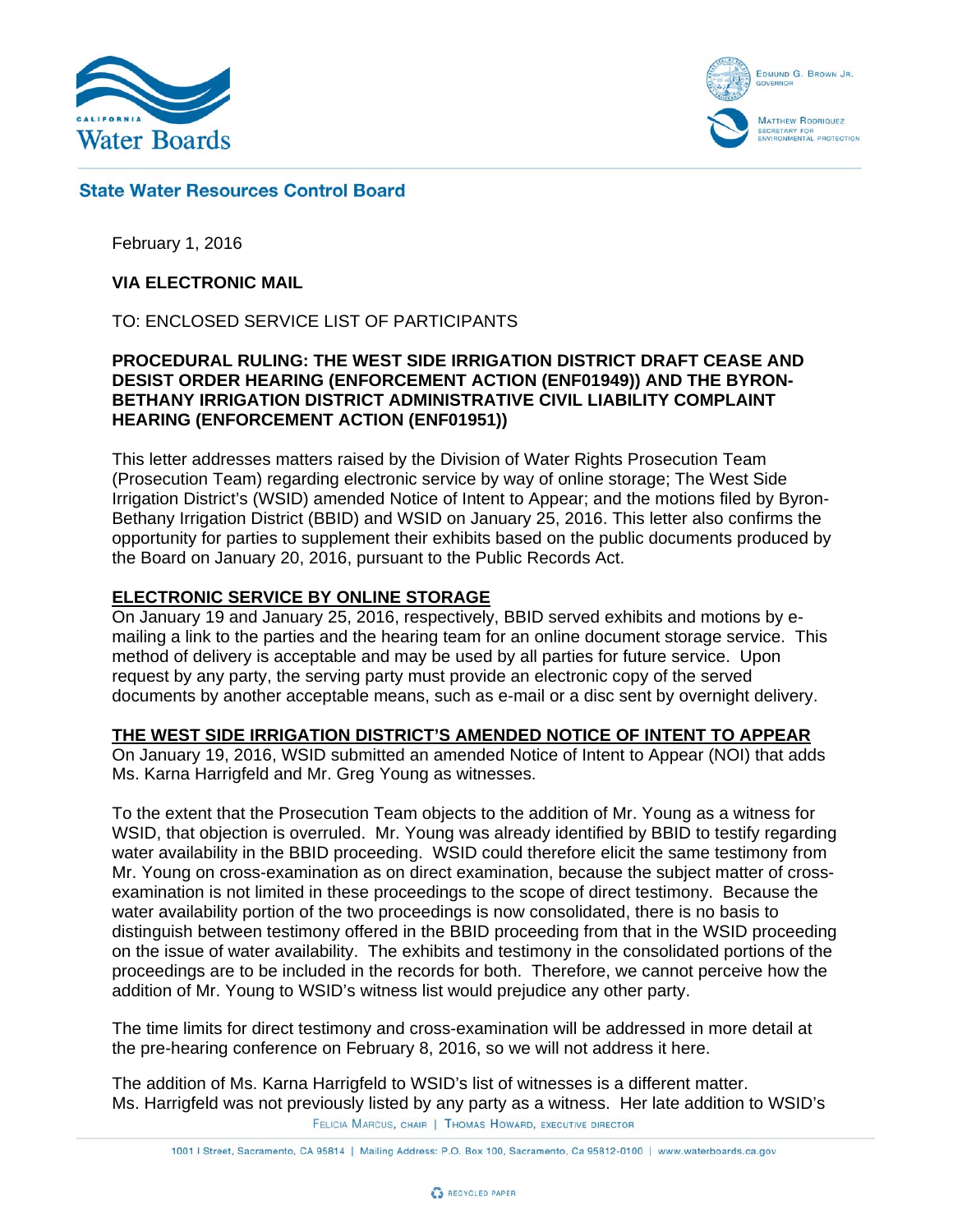witness list means that the Prosecution Team and other parties had no opportunity to conduct discovery concerning Ms. Harrigfeld prior to the deadline to submit a case-in-chief. The Prosecution Team stated in their objection that they would have sought discovery of Ms. Harrigfeld's records and possibly her deposition had she previously been identified as a witness. WSID explains in justification of the late addition that WSID's general manager, who was initially included on their witness list, has been in his position for less than three years and does not have the "requisite factual knowledge regarding the district's day-to-day operations or history." (Letter, January 26, 2016, Ms. Jeanne Zolezzi to Hearing Officer Spivy-Weber.)

We find this explanation to be insufficient. WSID does not state when it learned that its general manager did not have the "requisite factual knowledge" and why it did not immediately request to amend its NOI. We conclude that the risk that the Prosecution Team and other parties would be prejudiced by the late addition of Ms. Harrigfeld, after the deadline for submission of casesin-chief, is not justified by WSID's rationale for the late amendment. The Prosecution Team's objection to the addition of Ms. Harrigfeld to WSID's witness list and request to strike her written testimony, is sustained. Ms. Harrigfeld's written testimony will not be included in the record at this time. WSID may, however, identify an alternate witness as necessary to authenticate the exhibits referenced in Ms. Harrigfeld's testimony.

## **BYRON-BETHANY IRRIGATION DISTRICT'S AND THE WEST SIDE IRRIGATION DISTRICT'S JANUARY 25, 2016 SUBMITTALS**

In our ruling of December 16, 2015, we established a deadline of January 25, 2016, for service and receipt of motions to dismiss or motions for summary judgment from BBID, WSID, and the Prosecution Team. The hearing team confirmed in an e-mail to the parties of January 14, 2016, that the submitted briefings were not to exceed ten pages in length. On January 25, 2016, BBID filed five motions to dismiss and WSID filed two motions to dismiss and one motion for summary judgment, each of which is up to ten pages in length. The Prosecution Team objected to the filing by BBID and WSID of more than ten pages of briefs.

It was our intent in our rulings of October 30, 2015, December 16, 2015, and clarifying e-mail of January 14, 2016, to allow BBID and WSID to file a single document, including a motion (or motions) and supporting memorandum of points and authorities, not to exceed ten pages in length *in total*. The reading of our instruction by BBID and WSID to allow an unlimited number of motions and briefs each up to ten pages in length would undermine the purpose of imposing page limits. But to the extent that our direction may not have been clear, it is now clarified.

The Board has the authority and discretion to conduct an adjudicatory proceeding "in a manner as the Board deems most suitable to the particular case with a view toward securing relevant information expeditiously without unnecessary delay and expense to the parties and the Board." (23 Cal. Code Regs. § 648.5.) Limitation on pages of briefing promotes efficiency in the Board's adjudicatory process and fairness to opposing parties.

We construe BBID's and WSID's over-length filings as a request to submit additional pages of briefing. Accordingly, we will allow BBID and WSID to each submit one document in their respective proceedings that includes a motion (or motions, if the parties choose to style their requests as separate motions) to dismiss or for summary judgment, and any supporting memorandum or brief, all of which must not exceed **twenty pages** in length *in total*. The amended motions must be received by the Board by **noon on February 3, 2016**. If the parties elect not to file amended motions, we will exercise our discretion to exclude pages in excess of the page limit. We note, and reject, BBID's assertion that our enforcement of page limitations would violate rights protected by the United States Constitution.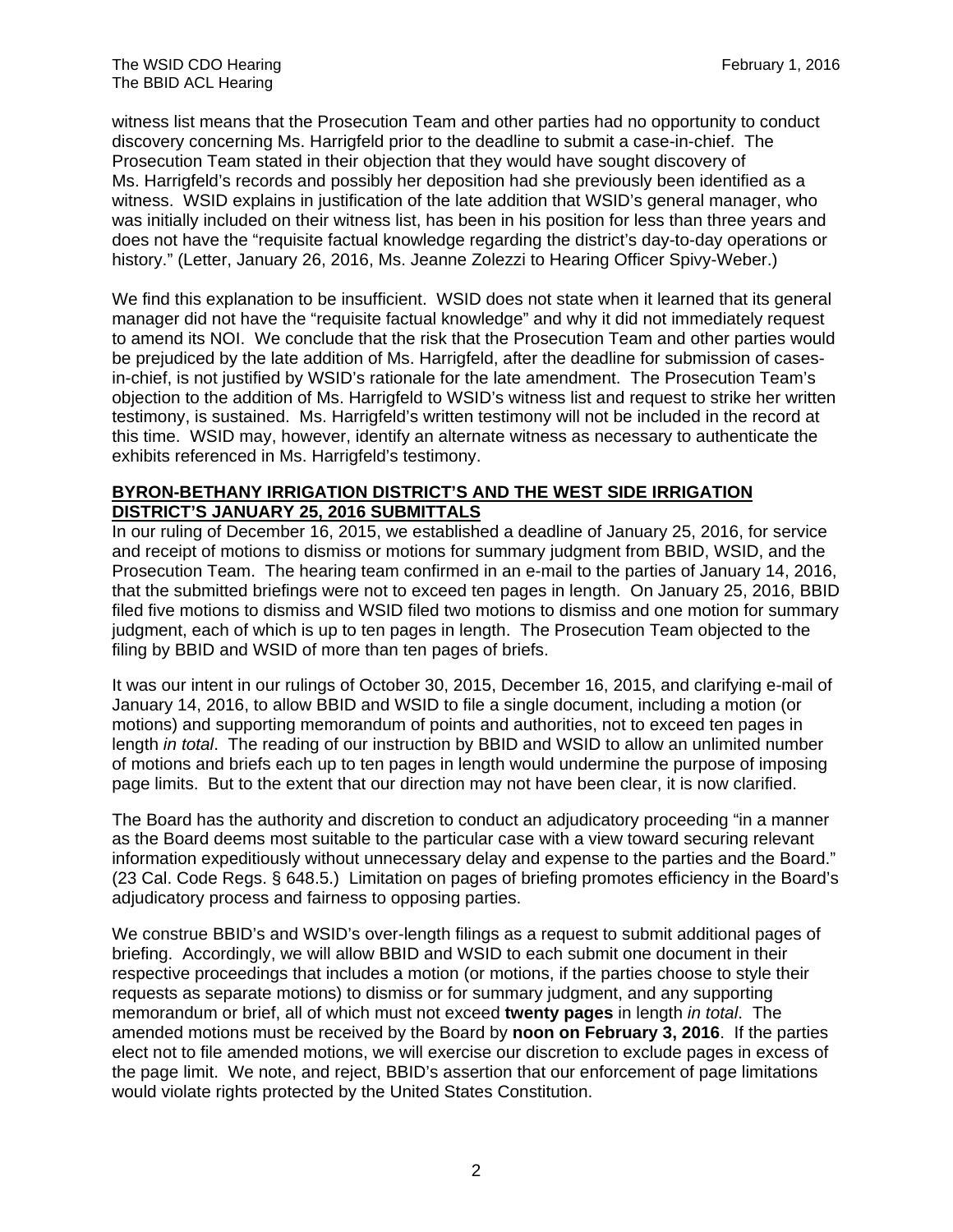The Prosecution Team may submit one brief in each proceeding in response to the respective motions, of up to **twenty pages** in length *in total*, to be received by the Board by noon on February 22, 2016. The page limits applicable to all other parties remain the same. The page limits do not include exhibits, declarations, attachments, a table of contents, a table of authorities, or the proof of service.

BBID responded to Hearing Officer Doduc's request for legal briefing on the two specific legal issues identified in her request, with a motion to dismiss and supporting brief of ten pages in length. This motion and brief is acceptable in response to the request for legal briefing and does not need to be resubmitted. The additional two pages of briefing, titled "Notice of Position on Curtailments" are also accepted into the record.

The parties may raise arguments addressing the jurisdiction and authority of the Board to hold these proceedings. But we conclude that these arguments can be concisely briefed within the page limits allowed. The parties will also have the opportunity to make legal arguments in their opening and closing briefs. If the Board finds that additional briefing may be helpful, the Board may allow the parties to submit supplemental briefs at an appropriate time.

## **PRODUCTION OF DOCUMENTS BY THE STATE WATER RESOURCES CONTROL BOARD**

We are aware that a final production of documents has been made by our legal office in response to the requests for public records by BBID and WSID. This production was made on January 20, 2016, the day after the deadline for submission of cases-in-chief. The parties may supplement their exhibits based on these most recently produced documents, if the amendments or additional exhibits are received by the Board by **noon on February 4, 2016**. Those parties seeking to supplement their submitted exhibits must demonstrate why the information or document could not have been submitted by the deadline of January 19, 2016.

#### **EX PARTE COMMUNICATIONS**

We would like to remind the parties that *ex parte* communications concerning substantive or controversial procedural issues relevant to this hearing are prohibited. Please be sure to copy the service list on any correspondence to us, the other Board Members, and the hearing team related to this matter.

Thank you for your continued cooperation. Questions regarding non-controversial procedural matters should be directed to Staff Counsel Nicole Kuenzi at (916) 322-4142 or by email to Nicole.Kuenzi@waterboards.ca.gov; or Ernie Mona at (916) 341-5359 or by email to Ernie.Mona@waterboards.ca.gov or to Jane Farwell-Jensen at (916) 341-5349 or by email to Jane.Farwell-Jensen@waterboards.ca.gov (Gov. Code, § 11430.20, subd. (b).)

Sincerely,

Frances Spiny Weber Can We. Order

Frances Spivy-Weber, Vice-Chair WSID Hearing Officer BBID Hearing Officer

Enclosure: Service Lists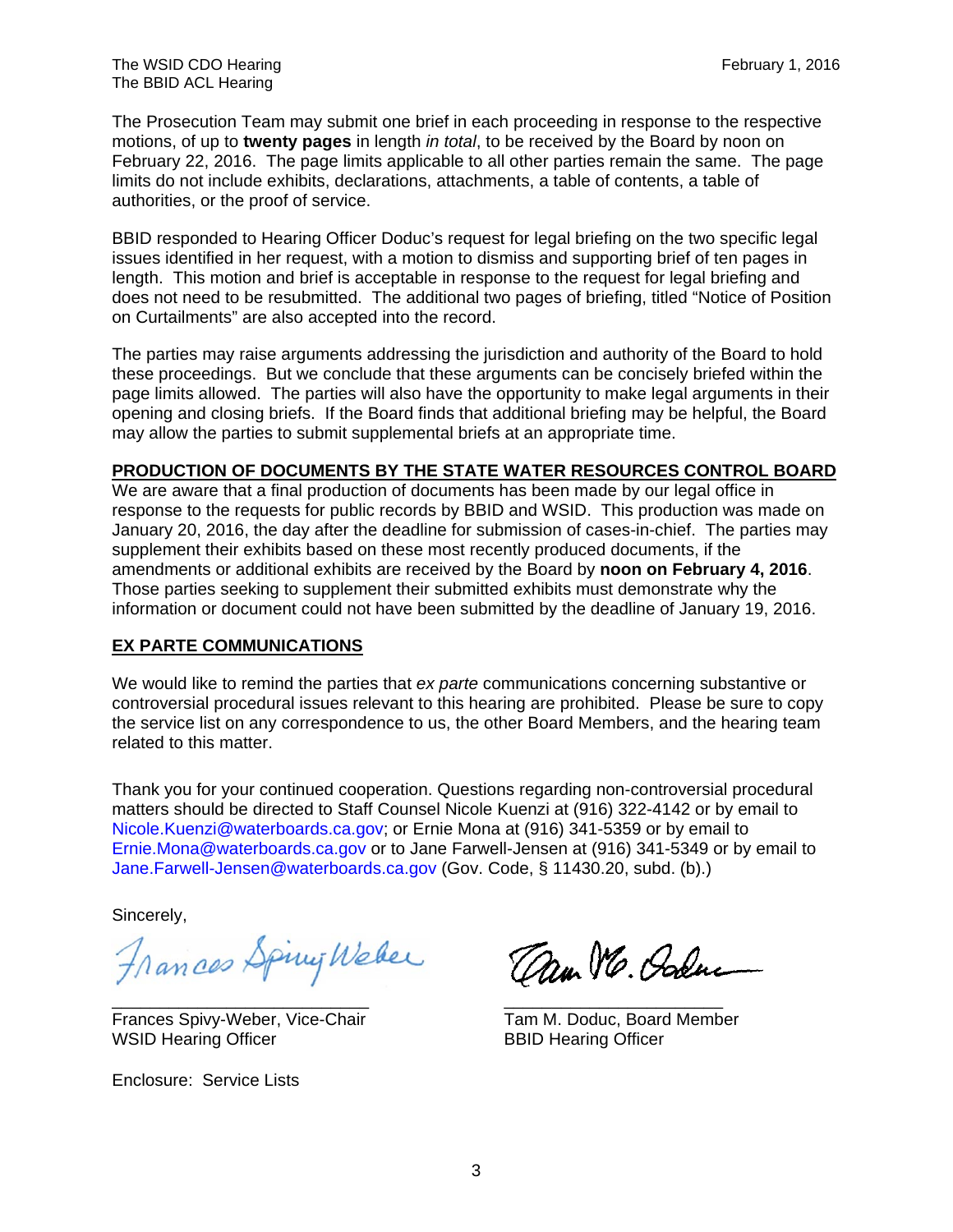$\Gamma$ 

 $\overline{\phantom{a}}$ 

# **SERVICE LIST OF PARTICIPANTS THE WEST SIDE IRRIGATION DISTRICT CEASE AND DESIST ORDER HEARING**

 **(October 8, 2015, Revised 12/18/15)**

|                                                                                                                                                                                                                                     | Parties                                                                                                                                                                                                                                                                                      |  |
|-------------------------------------------------------------------------------------------------------------------------------------------------------------------------------------------------------------------------------------|----------------------------------------------------------------------------------------------------------------------------------------------------------------------------------------------------------------------------------------------------------------------------------------------|--|
| THE FOLLOWING MUST BE SERVED WITH WRITTEN TESTIMONY, EXHIBITS AND OTHER<br>DOCUMENTS. (All have AGREED TO ACCEPT electronic service, pursuant to the rules specified in the                                                         |                                                                                                                                                                                                                                                                                              |  |
| hearing notice.)                                                                                                                                                                                                                    |                                                                                                                                                                                                                                                                                              |  |
| <b>DIVISION OF WATER RIGHTS</b><br><b>Prosecution Team</b><br>Andrew Tauriainen, Attorney III<br><b>SWRCB Office of Enforcement</b><br>1001   Street,<br>16th Floor<br>Sacramento, CA 95814<br>Andrew.Tauriainen@waterboards.ca.gov | THE WEST SIDE IRRIGATION DISTRICT<br>Jeanne M. Zolezzi<br>Karna Harrigfeld<br>Janelle Krattiger<br>Herum\Crabtree\Suntag<br>5757 Pacific Ave., Suite 222<br>Stockton, CA 95207<br>jzolezzi@herumcrabtree.com<br>kharrigfeld@herumcrabtree.com<br>jkrattiger@herumcrabtree.com                |  |
| <b>STATE WATER CONTRACTORS</b><br><b>Stephanie Morris</b><br>1121 L Street, Suite 1050<br>Sacramento, CA 95814<br>smorris@swc.org                                                                                                   | <b>WESTLANDS WATER DISTRICT</b><br>Daniel O'Hanlon<br>Rebecca Akroyd<br>Kronick Moskovitz Tiedemann & Girard<br>400 Capitol Mall, 27th Floor<br>Sacramento, CA 95814<br>dohanlon@kmtg.com<br>rakroyd@kmtg.com<br>Philip Williams of Westlands Water District<br>pwilliams@westlandswater.org |  |
| <b>SOUTH DELTA WATER AGENCY</b><br>John Herrick, Esq.<br>Dean Ruiz<br>4255 Pacific Ave., Suite 2<br>Stockton, CA 95207<br>jherrlaw@aol.com<br>dean@hprlaw.net                                                                       | <b>CENTRAL DELTA WATER AGENCY</b><br>Jennifer Spaletta<br>Spaletta Law PC<br>PO Box 2660<br>Lodi, CA 95241<br>jennifer@spalettalaw.com<br>Dante Nomellini and Dante Nomellini, Jr.<br>Nomellini, Grilli & McDaniel<br>ngmplcs@pacbell.net<br>dantejr@pacbell.net                             |  |
| CITY AND COUNTY OF SAN FRANCISCO<br>Jonathan Knapp<br>Office of the City Attorney<br>1390 Market Street, Suite 418<br>San Francisco, CA 94102<br>jonathan.knapp@sfgov.org                                                           | <b>SAN JOAQUIN TRIBUTARIES AUTHORITY</b><br>Valerie Kincaid<br>O'Laughlin & Paris LLP<br>2617 K Street, Suite 100<br>Sacramento, CA 95814<br>vkincaid@olaughlinparis.com<br>towater@olaughlinparis.com<br>(revised 12/18/15)                                                                 |  |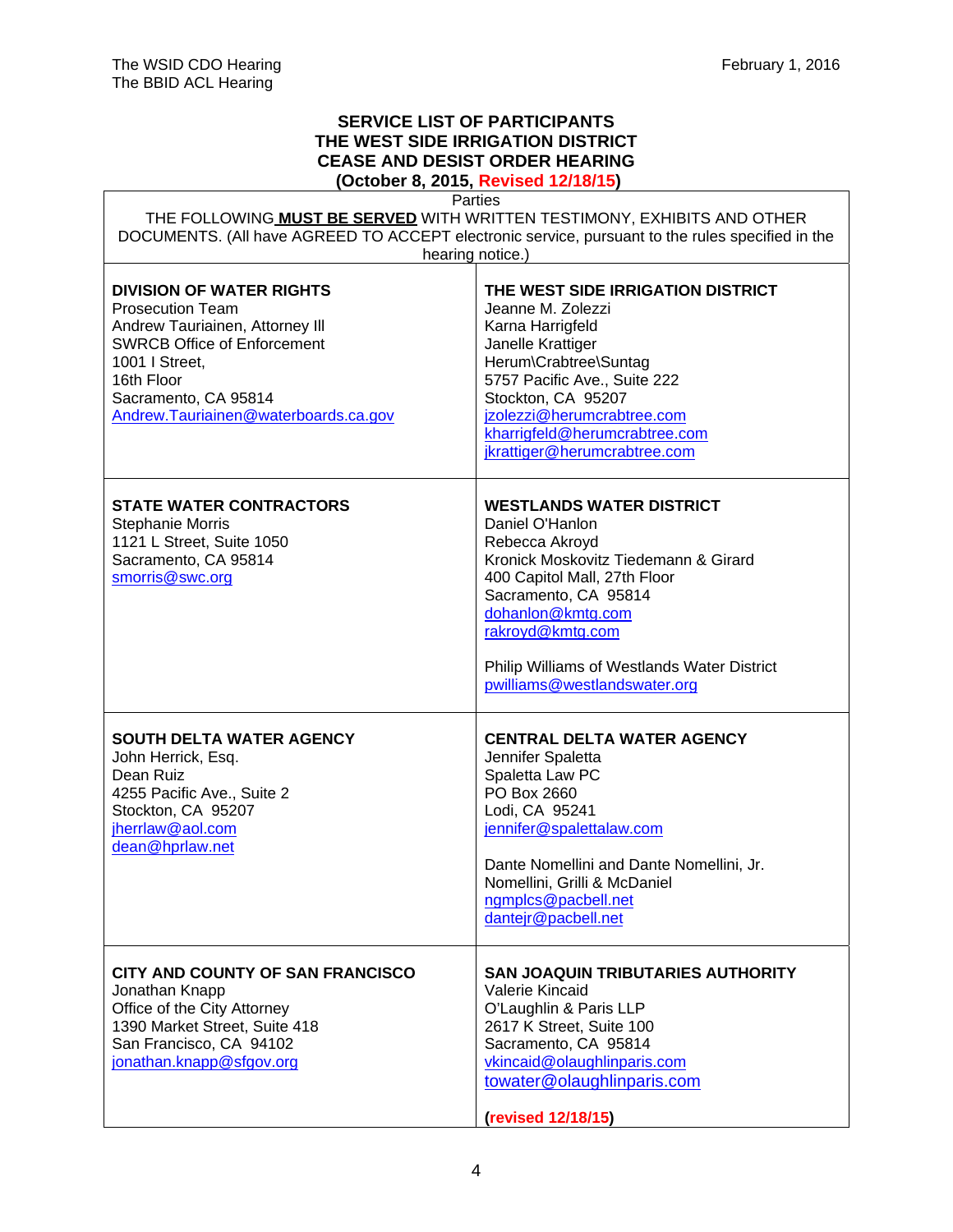$\overline{1}$ 

| <b>CALIFORNIA DEPARTMENT OF WATER</b><br><b>RESOURCES</b> | <b>BYRON BETHANY IRRIGATION DISTRICT</b><br>Daniel Kelly |
|-----------------------------------------------------------|----------------------------------------------------------|
| Robin McGinnis, Attorney                                  | Somach Simmons & Dunn                                    |
| PO Box 942836                                             | 500 Capitol Mall, Suite 1000,                            |
| Sacramento, CA 94236-0001                                 | Sacramento, CA 95814                                     |
| robin.mcginnis@water.ca.gov                               | dkelly@somachlaw.com                                     |
|                                                           |                                                          |

⊤

# **SERVICE LIST OF PARTICIPANTS BYRON-BETHANY IRRIGATION DISTRICT ADMINISTRATIVE CIVIL LIABILITY HEARING**

#### **(09/02/15; Revised: 09/10/15; Revised 10/06/15; Revised 10/22/15, 12/18/15)**

**PARTIES** 

THE FOLLOWING **MUST BE SERVED** WITH WRITTEN TESTIMONY, EXHIBITS AND OTHER DOCUMENTS. (All have AGREED TO ACCEPT electronic service, pursuant to the rules specified in the hearing notice.) ┯

| <b>Division of Water Rights</b><br><b>Prosecution Team</b><br>Andrew Tauriainen, Attorney III<br><b>SWRCB Office of Enforcement</b><br>1001   Street,<br>16th Floor<br>Sacramento, CA 95814<br>andrew.tauriainen@waterboards.ca.gov                              | <b>Byron Bethany Irrigation District</b><br>Daniel Kelly<br>Somach Simmons & Dunn<br>500 Capitol Mall, Suite 1000,<br>Sacramento, CA 95814<br>dkelly@somachlaw.com                                                                                                                                                                          |
|------------------------------------------------------------------------------------------------------------------------------------------------------------------------------------------------------------------------------------------------------------------|---------------------------------------------------------------------------------------------------------------------------------------------------------------------------------------------------------------------------------------------------------------------------------------------------------------------------------------------|
| <b>Patterson Irrigation District</b><br><b>Banta-Carbona Irrigation District</b><br>The West Side Irrigation District<br>Jeanne M. Zolezzi<br>Herum\Crabtree\Suntag<br>5757 Pacific Ave., Suite 222<br>Stockton, CA 95207<br>jzolezzi@herumcrabtree.com          | <b>City and County of San Francisco</b><br>Jonathan Knapp<br>Office of the City Attorney<br>1390 Market Street, Suite 418<br>San Francisco, CA 94102<br>jonathan.knapp@sfgov.org<br>Robert E. Donlan<br>Ellison, Schneider & Harris L.L.P.<br>2600 Capitol Avenue, Suite 400<br>Sacramento, CA 95816<br>(916) 447-2166<br>red@eslawfirm.com |
| <b>Central Delta Water Agency</b><br>Jennifer Spaletta<br>Spaletta Law PC<br>PO Box 2660<br>Lodi, CA 95241<br>jennifer@spalettalaw.com<br>Dante Nomellini and Dante Nomellini, Jr.<br>Nomellini, Grilli & McDaniel<br>ngmplcs@pacbell.net<br>dantejr@pacbell.net | <b>California Department of Water Resources</b><br>Robin McGinnis, Attorney<br>PO Box 942836<br>Sacramento, CA 94236-0001<br>robin.mcginnis@water.ca.gov                                                                                                                                                                                    |